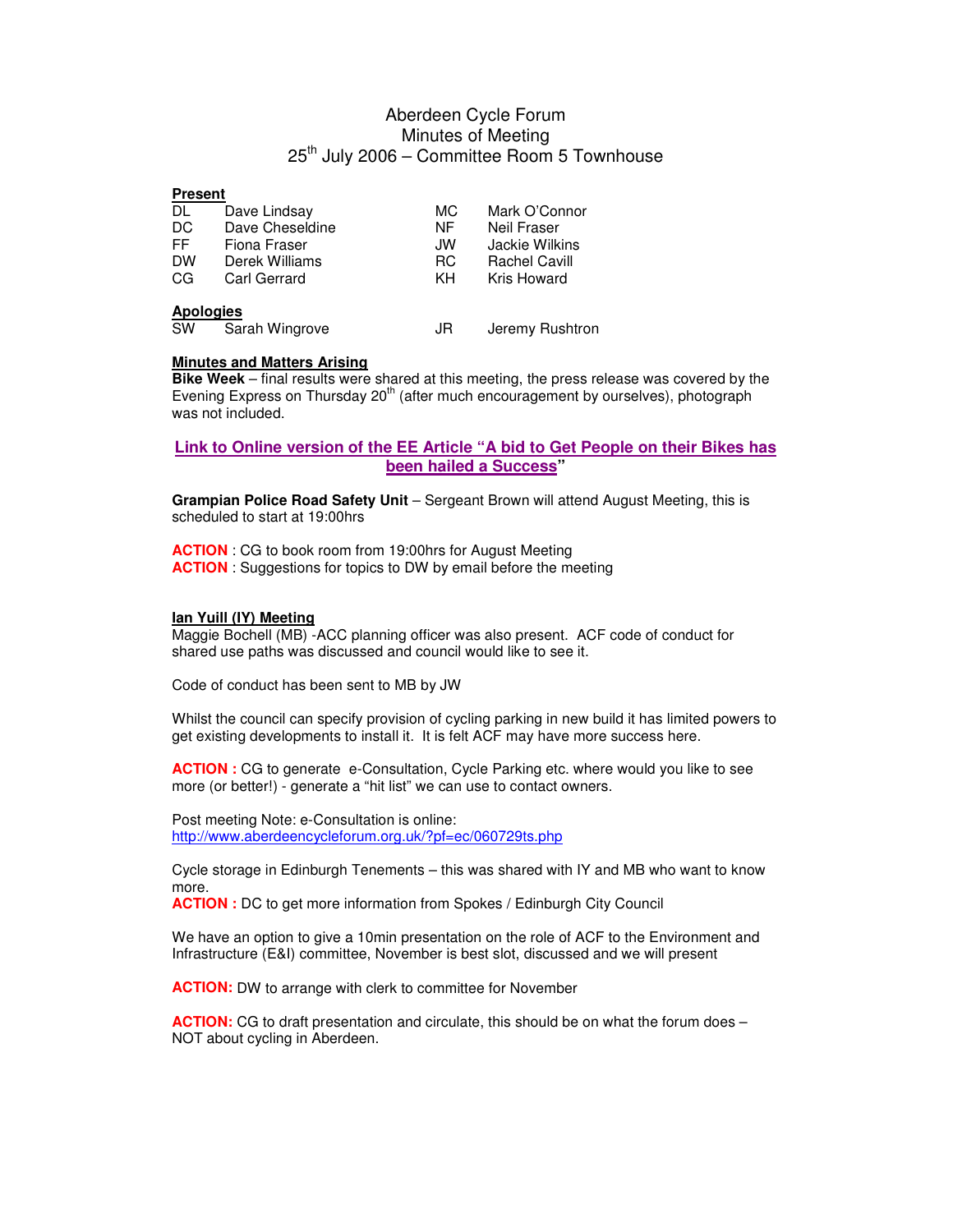## **3 - Feedback & Consultations**

**Westhill** has been done – by SW, this was discussed at the meeting and seen as a quality piece of work – particularly the comparison against a "quality cycle corridor"

**Aberdeenshire routes** and consultations – DL is to get in contact with Mark Haggar (CTC Right to Ride Rep, Aberdeenshire South ) over any further queries he may have.

**Pinch Points:** DW has received consultation on a number more of these – agreed that we should reiterate our previous concerns. Also agreed that we should strongly object to the principle of using traffic islands for traffic calming – such measures add to the risks cyclists face when traffic calming is supposed to protect vulnerable road users.

**ACTION:** DW to send comments to Graeme McKenzie.

#### **4 Treasurers Report**

CG was paid for the £50 ACF contribution to the commuter challenge prize, currently we have funds of 973.89 given our burn rate this is seen as sufficient for the near future. Noted that web hosting of approx £30 will become due in October

## **5 AOB**

#### **"Car free in the city" / "In town without my car"**

DW has received information form Andrew Stokes (ACC) that this will take place on 22<sup>nd</sup> September in Aberdeen (6-22<sup>nd</sup> September is European In town without my car week) a planning meeting is happening shortly – DW will let people know date.

**ACTION:** any suggestions on what could be done to DW

WPR "Stonehaven Spur" Consultants are drafting route for southern (Stonehaven) spur, DL attended meeting (we were invited at late notice).

Need to communicate with Jacobs Babtie – suggest letter drafted to cover the connectivity with cyclists and the need for a segregated lane the length for the spur. Although this is not in the city it was felt we should make our views known.

**ACTION:** DL – to work with Mark Hager (CTC Right to Ride) and send submission.

#### **Red Tarmac (DC)**

DC reported on a study done by Napier University indicating Cars were 5x less likely to encroach into red on road cycle lanes. This was seen as useful material for the forum in discussions on a number of areas – but we need the definitive study to be able to cite it.

**ACTION**; DC to get hold of provide definitive references / report

#### **Getting Students on their Bike (DW)**

Student cycling in Aberdeen is lower than other Scottish cities. Getting more students on their bikes is seen as a quick win in increasing cyclists on the streets. DW has contacted Clair Wright (Aberdeen Uni Travel Plan Coordinator. We have an option to give out cycle maps and "suggested student routes" at

ACTION : DL / DC and DW to follow up with Claire Wright with potential map or leaflet on the next week – needs to be done before Freshers Fair

#### **Holidays and Communications (CG)**

During JR's holidays the "info@" email address has been redirected to CG. During CG's Holidays the "web@" email address will be directed to DC and e-Consultation feedback will go direct to DW